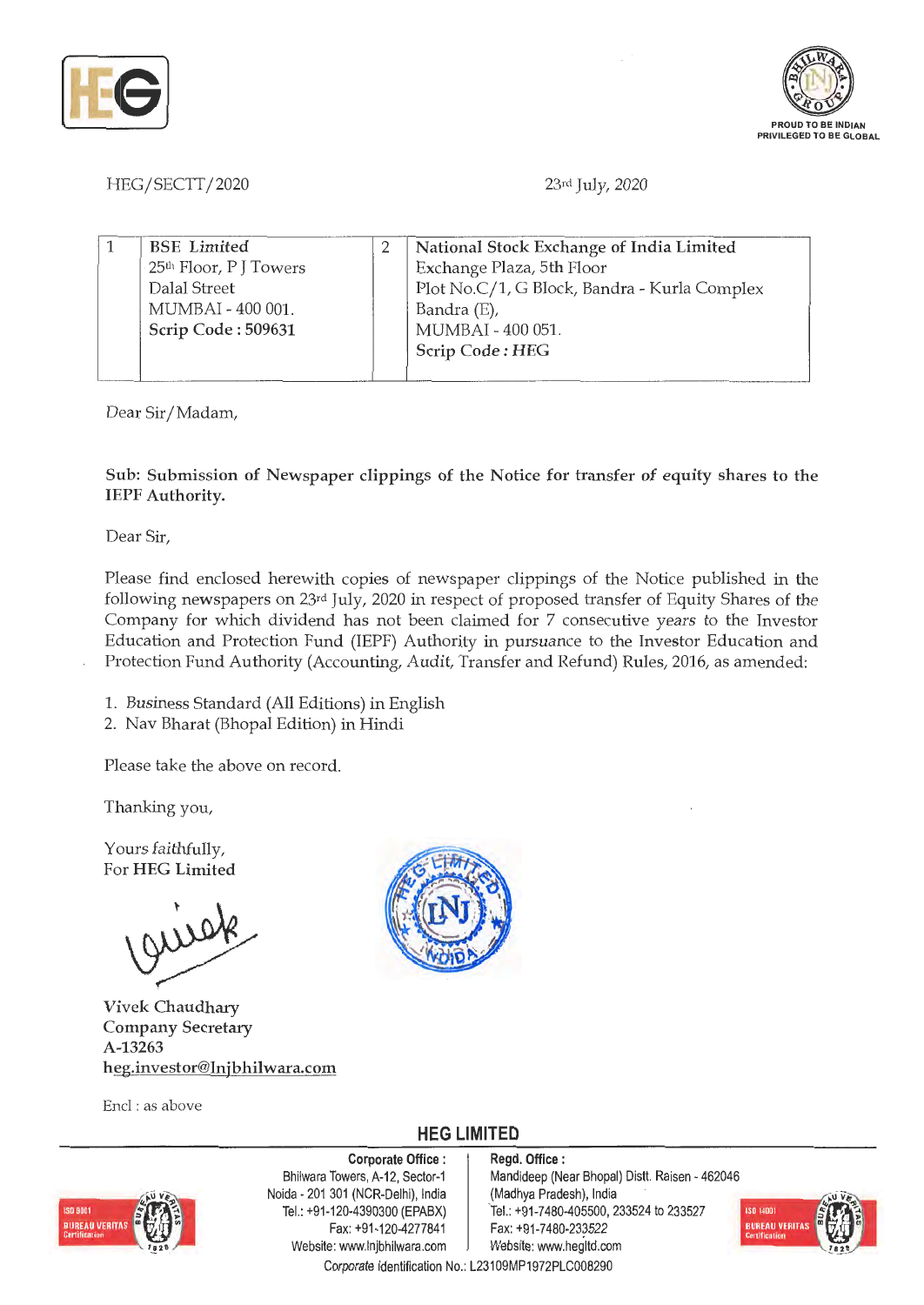| <b>NAME</b>              | PLACE               | <b>DATF</b> |
|--------------------------|---------------------|-------------|
| <b>Business Standard</b> | <b>All Editions</b> | 23-07-2020  |

## **HEG LIMITED**

**CIN** : **L23109MP1972PLC008290 Regd. Off.:** Mandideep (Near Bhopal), Distt. Raisen-462046, (M.P.) Phone: 07480-233524,233525, Fax: 07480-233522 **Corp. Off.:** Bhilwara Towers, A-12, Sector-1, Noida-201301 (U.P.) Phone: 0120-4390300 (EPABX), Fax: 0120-4277841 E-mail: heg.investor@lnjbhilwara.com; Website: www.hegltd.com

**NOTICE: (for the attention of concerned Equity Shareholders of**  the Company whose shares are liable to transfer to IEPF Authority) **Sub.: Transfer of Equity Shares of the Company to the DematAccount of Investor Education and Protection Fund (IEPF) Authority** 

This Notice is hereby given to the Shareholders pursuant to the provisions of the Companies Act, 2013 read with the Investor Education and Protection Fund Authority (Accounting, Audit, Transfer and Refund) Rules, 2016 ("IEPF Rules 2016") and as subsequently amended.The IEPF Rules **2016, amongst other matters, contain provisions for transfer of all shares in respect of which dividend has not been paid or claimed by the Shareholders for seven consecutive years or more in the name of Investor Education and Protection Fund (IEPF) Authority in the prescribed manner.** 

Unclaimed or unpaid dividend for financial year 2012-13, 2013-14, 2014-15, 2017-18 (interim), 2017-18 (final), 2018-19 (interim), 2018-19 (final) and 2019-20 (interim) are presently lying with the Company in unpaid dividend accounts of respective years, maintained with the Banks. The unclaimed dividend for the financial year 2012-13 will be due for transfer on 22<sup>nd</sup> October, 2020. The complete details regarding unpaid/ unclaimed dividend amount are available at the Company's website **www.hegltd.com** under Investors section.

In terms of the IEPF Rules 2016, the concerned Shareholders are being provided an opportunity to claim such dividend for the financial year 2012- 13 and onwards by sending a letter under their signature so as to reach the Company's Registrar & Share Transfer Agent (RTA), **MCS Share Transfer Agent Limited, (Unit: HEG Limited), F-65, First Floor, Okhla Industrial Area, Phase-I, New Delhi 110020, Phone: 011-41406149- 52, Email: admin@mcsregistrars.com OR HEG Limited, (Secretarial Department), Bhilwara Towers, A-12, Sector-1, Noida-201301 (U.P.), Phone: 0120-4390300 (EPABX), E-mail: heg.investor@lnjbhilwara.com, before 22nd October, 2020. Individual letters in this regard have been sent to the concerned Shareholders, whose dividend and shares are liable to be transferred to the Investor Education and Protection Fund** / **IEPF Authority, at their address registered with the Company in accordance with IEPF Rules 2016.** 

The concerned Shareholders are requested to put their claim for the unclaimed dividend by sending a formal letter duly signed by all the joint holders alongwith (i) Self Attested copy of PAN Card, (ii) Certified copy of Address Proof and mentioning the Email Id (if any) and the telephone contact no(s) and (iii) Details of Bank Account supporting with an original cancelled cheque leaf/ attested bank passbook showing name of account holder before 22<sup>nd</sup> October, 2020, failing which;

- a) your dividend for the financial year 2012-13 will be transferred to Investor Education and Protection Fund (IEPF) and
- b) your entire shares will be transferred to the Investor Education and Protection Fund (IEPF) Authority as prescribed in the above said Rules.

No claim shall lie against the Company in respect of unclaimed dividend(s) and shares transferred to 1EPF pursuant to the said Rules.

**The details of concerned Shareholders including names, folio numbers or DP ID** - **Client ID and the number of shares due for transfer to De mat Account of IEPF Authority are available on Company's website www.hegltd.com under Investors section, (web-link: http://www. hegltd.com/transfer-of-shares-to-lEPF/).** 

Shareholders may note that the shares transferred to IEPF, including all benefits accruing on such shares (except Rights Issue), if any, can be claimed back from IEPF Authority in accordance with the procedure and on submission of such documents as prescribed under the Rules. Shareholders can also refer to the details available on **www.iepf.gov.in.-**

For further information/clarification on the above matter, Shareholders can write/contact to the Company's RTA or the Company at the above mentioned address.

**For HEG Limited Sd/- (Vivek Chaudhary) Company Secretary** 

**Place** : **Noida (U.P.) Date** : **22nd July, 2020**